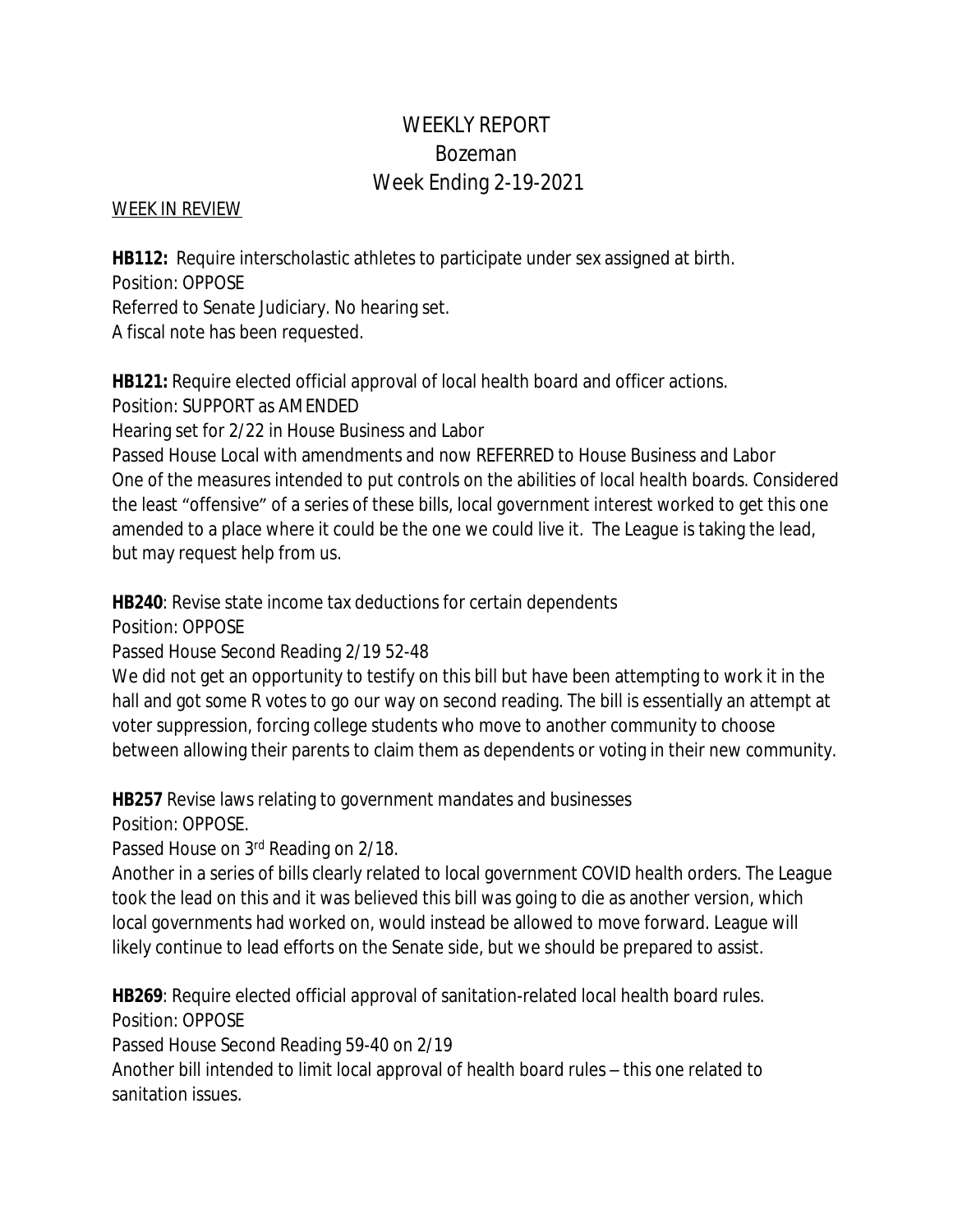**HB281:** Revise laws related to E bikes. Position: OPPOSE or AMEND Passed House on 2/16

Missoula raised concerns with the edited version of this bill. The bill originally would not have affected local governments, but an amendment added in House Highways and Transportations essentially allows E-bikes on what are supposed to be hiking and non-motorized use trails. We will visit with the sponsor to see if the language can be returned to the original.

**HB338:** Generally revise certification laws of trash/waste management companies.

Position: OPPOSE

Hearing held 2/18.

MacDonald was set to testify, but spoke with the lobbyists for Republic and the Montana Solid Waste Contractors Association immediately before the hearing. We determined best to not be in the room and instead help kill the bill in the halls. The bill had many opponents, wellorganized, and indications from committee members after the hearing is the bill is likely in trouble.

**HB352:** Revise laws related to conservation easements.

Position: OPPOSE

Hearing Held 2/16. MacDonald testified in opposition. Opponents were numerous and included a cross section of property rights groups, conservative landowners, land trusts and others. Bill is in trouble.

**HB359:** Revise net-metering laws.

Position: OPPOSE

Bill WITHDRAWN by sponsor.

Sponsor told the committee to table his bill after massive opposition. (Sponsor claims he was told his bill got more online opponents than any other bill so far this session). The bill would change how those on net metering are paid for the electricity they return to the grid, reducing the payments and extending the pay-back period for communities and others that invested in net metering systems.

**HB407:** Establish a statewide uniformity for auxiliary container regulations.

Position: OPPOSE

Hearing held 2/18

This is an ALEC bill to ban local governments from adopting restrictions or bans on plastic bags, etc. Unfortunately, Missoula and Bozeman were the only opponents, and the bill was supported by several business groups, including the Montana Retail Association.

**HB427:** Provide for youth health protection.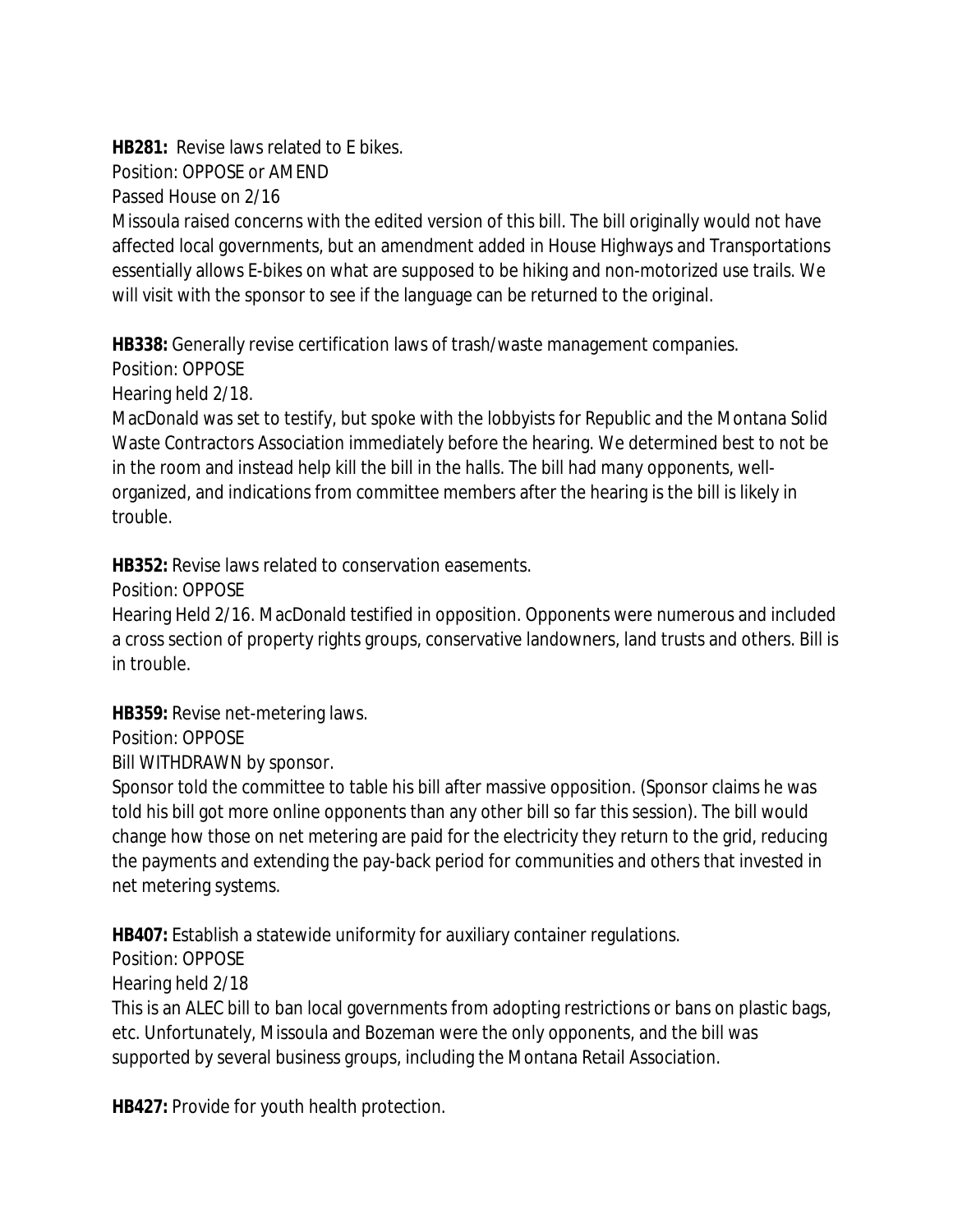Position: OPPOSE

Introduced. Hearing not set. In Rules debate This is the controversial reincarnation of a controversial bill we already killed once (HB113), prohibiting surgical procedures for the treatment of gender dysphoria in minors. The only significant difference is this bill does not include bans on "certain medications" or non-surgical "treatment."

**SB174:** Revise laws related to local subdivision review.

Position: OPPOSE Hearing Held 2/15 We are following the League's lead on this one and working in the halls. Imposes new and unworkable rules for required conditions to approve or deny a subdivision

**SB178:** Prohibiting state building codes from requiring mandatory fire sprinklers.

Position: OPPOSE:

Passed Senate 2/17.

Missoula and Bozeman fire departments have raised concerns about this bill. Bozeman fire testified. Unilaterally removes code requirements without fully understanding the causality of such action. Appears to be an effort to reduce buildings costs at the expense of safety. MacDonald and Rossi will work to defeat on the House side.

**HB243:** Generally revise laws related to law enforcement.

Position: Missoula SUPPORT MONITOR for BOZEMAN

Referred to Senate Judiciary after 100-0 House vote

This bill was requested by the City of Missoula Police Chief to address the use of reserve officers in a limited capacity as court security officers

**SB246:** Generally revise requirements for electrician licensing.

Position: AMEND

Bill TABLED 2/18

Intent was to require licensed electricians to install or repair certain public traffic and street lights, but exempted public employees working on equipment owned by a government. We worked with DOT to craft an amendment to deal with the additional issue of city employees on contract to maintain DOT equipment within a city. The committee tabled the bill without the amendment.

**HB259:** Revise property and zone laws

Position: OPPOSE

Passed House 64-35 and Transmitted to Senate.

We are taking our fight to the Senate on this bill. Despite confirmations from three Republican members of House Local Government that they would oppose the bill, one of the strongest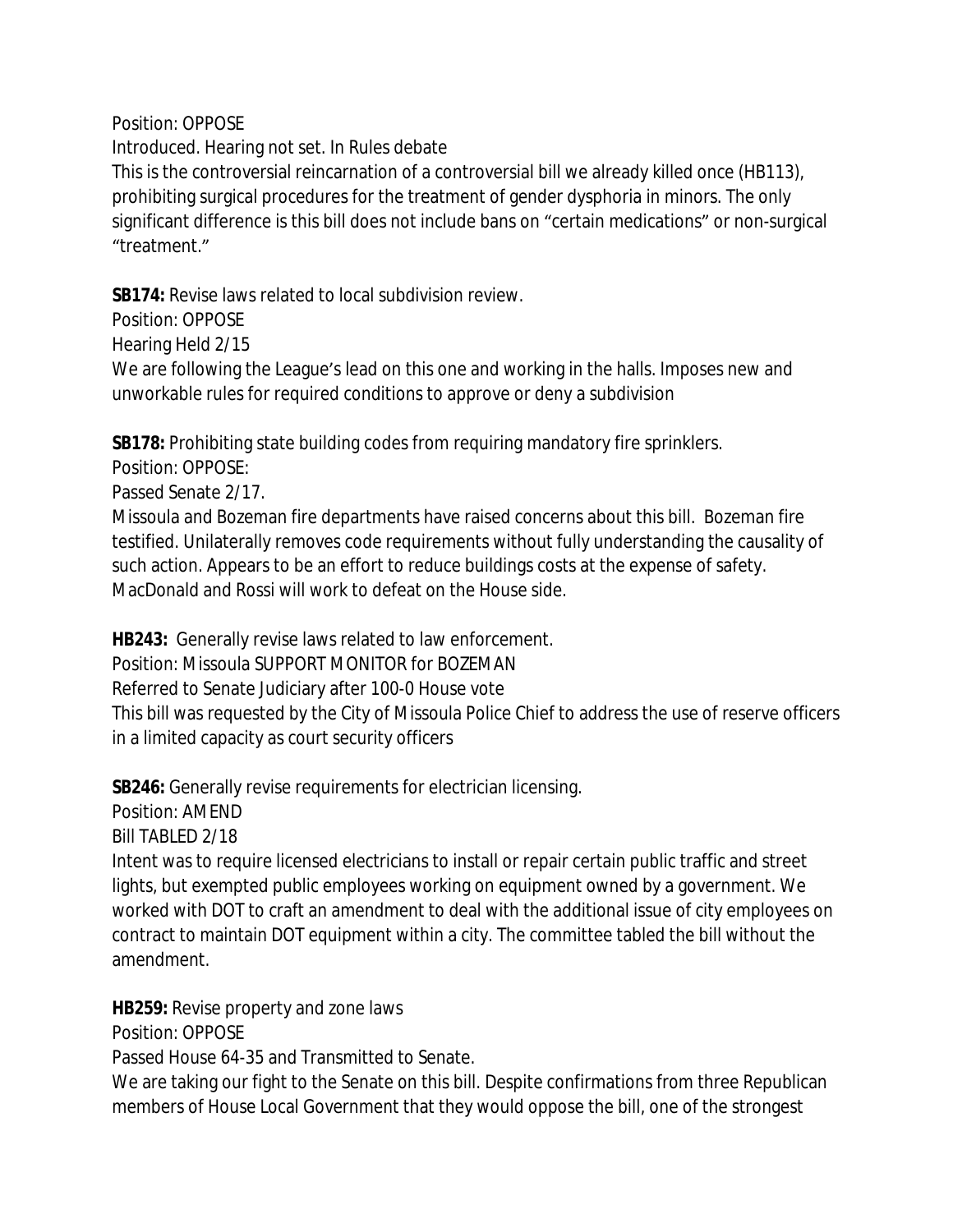GOP opponents flipped from a solid no to a "reluctant yes" the day of the hearing. We are working with the League to see if we can secure one or two Republicans on the Senate Local Government committee. Will be reaching out to business leaders in our communities when this is set for hearing.

**HB319:** Revise dates for special purpose elections. Position: SUPPORT Passed the House 98-11 on 2/18 Proposed by City of Bozeman to allow certain special purpose elections be held on general election dates.

**HB428 (LC3238)** An act creating a statutory duty for public safety officers to arrest individuals already in custody who are the subject of immigration detainer requests. Position: OPPOSE

Hearing held 2/18.

This bill was on our list last week for review when language came out. Language didn't appear, however, until 2/16 and the bill was quickly referred to committee and heard on 2/18. We were not able to attend, but Lynch with the League did.

**SB77**: Revise allowable special district assessment methods.

Position: OPPOSE AS IS. SUPPORT WITH AMENDMENTS

Tabled in Committee 2/12

League took the lead in the committee.

Kelly Lynch had an agreement with the sponsor for amendments that would address the concerns communities and the League have. The amendments were not adopted and the committee instead tabled the bill. Best outcome possible.

## NEW BILLS OF CONCERN OR INTEREST:

**SB280:** Revise vital statistics laws regarding sex designation on birth certificates.

Position: OPPOSE

Hearing Set for 2/25

Another in a series of anti-transgender bills. This would allow a person to amend the designated sex on a birth certificate only after receiving a "certified copy of an order from a court" that the sex of a person born in Montana has been changed by surgery.

**LC1327**: Revise qualified immunity laws Position: NEES REVIEW. Language is now available

**HB422 (LC1539)**: Authorize municipalities to operate broadband utilities Position: SUPPORT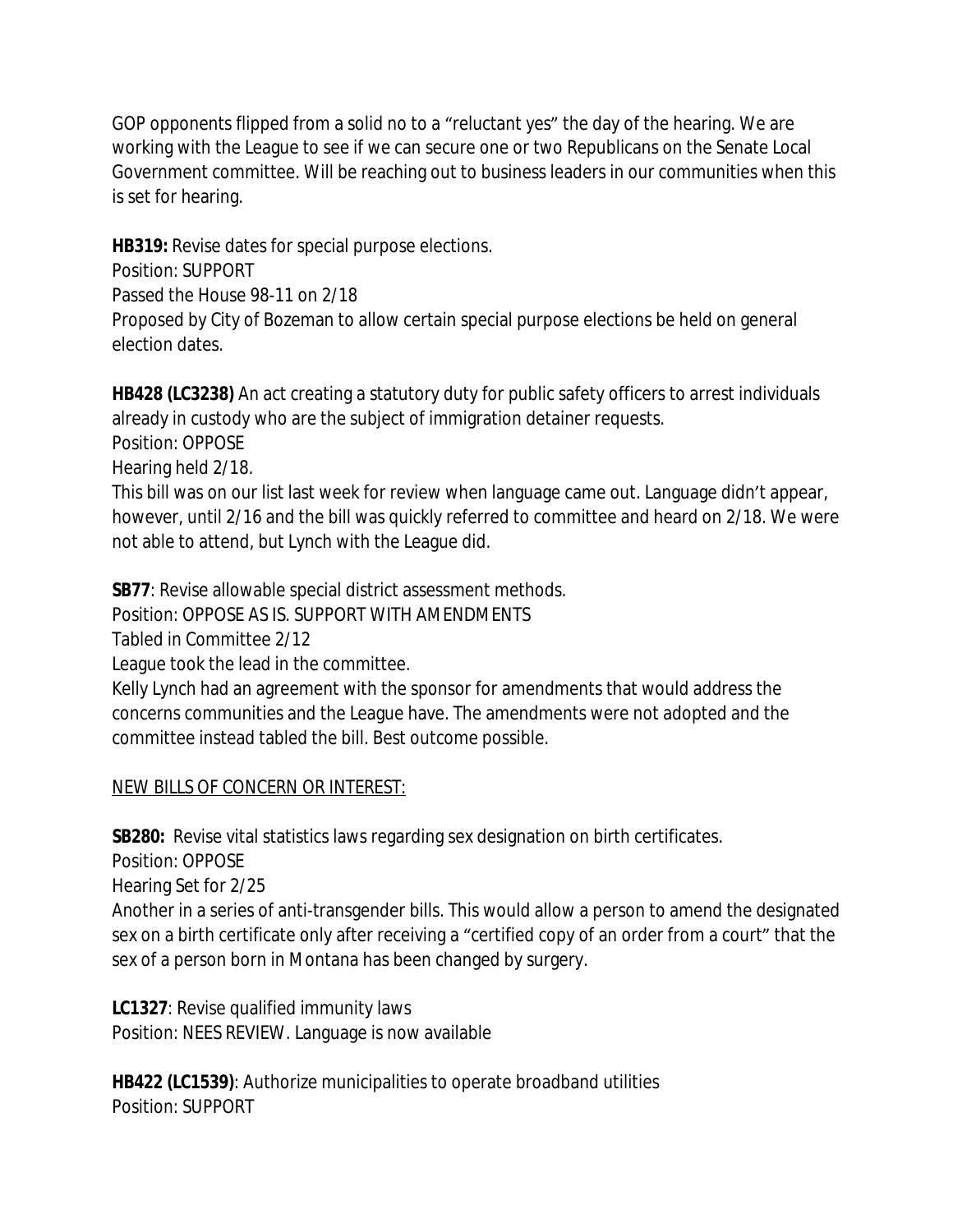Scheduled for Hearing 2/23

Rep. Kelly Kortum of Bozeman is proposing this bill and seeking support from local governments. Bozeman is working with him to provide support and testimony.

## **HB464 (LC3168)**: Repeal local option gas tax

Position: RECOMMEND OPPOSE

This bill would repeal the ability of county governments to adopt by resolution a local option fuel tax. While this is a county tax provision, we may want to join MACO if they oppose.

## STATUS OF OTHER BILLS OF INTEREST

**HB21**: Authorize funding for the multifamily coal trust home loan program.

Position: SUPPORT.

Passed Third Reading 57-42. Hearing in Senate Finance and Claims held 2/2. Awaiting Executive action.

Need to continue to monitor and help out as needed if there are any signs of weakening support.

**SB127:** Revise laws on the selection of municipal court judges

Position: OPPOSE/AMEND

Missoula and Bozeman have both expressed concerns with the fiscal impacts of requiring all judges – even part-time judges – to be elected rather than appointed. This bill sailed through the Senate earlier and our initial efforts to get amendments to allow "special masters" similar to District Court, were rebuffed by the sponsor. They've also not been very popular with cities. Now in House Judiciary, we have proposed the amendments again. We will continue to monitor. This bill has strong support as is and we are not optimistic about getting the amendments or getting it killed.

## STATUS OF PRIORITY ISSUES:

**AFFORDABLE HOUSING:** Our strategy continues to be largely defensive as we continue efforts to prevent legislation that would limit affordable housing options. We were successful in defeating Rep. Tenebaum's HB134 . Rep. Vinton's HB259, as noted above, unfortunately has passed the House and we are adjusting efforts to kill this on the Senate side. Other legislation good for affordable housing, specifically HB21, continues to move forward. Our local option proposal, LC2411, ties directly to affordable housing as well as is advancing. (See below). We will also continue to support any other efforts that align with our goals.

**LOCAL OPTION: LC2411** Sen. Pope Introduced his bill on 2/19 We expect a hearing date sometime the following week. MacDonald and Rossi had another strategy call set with the